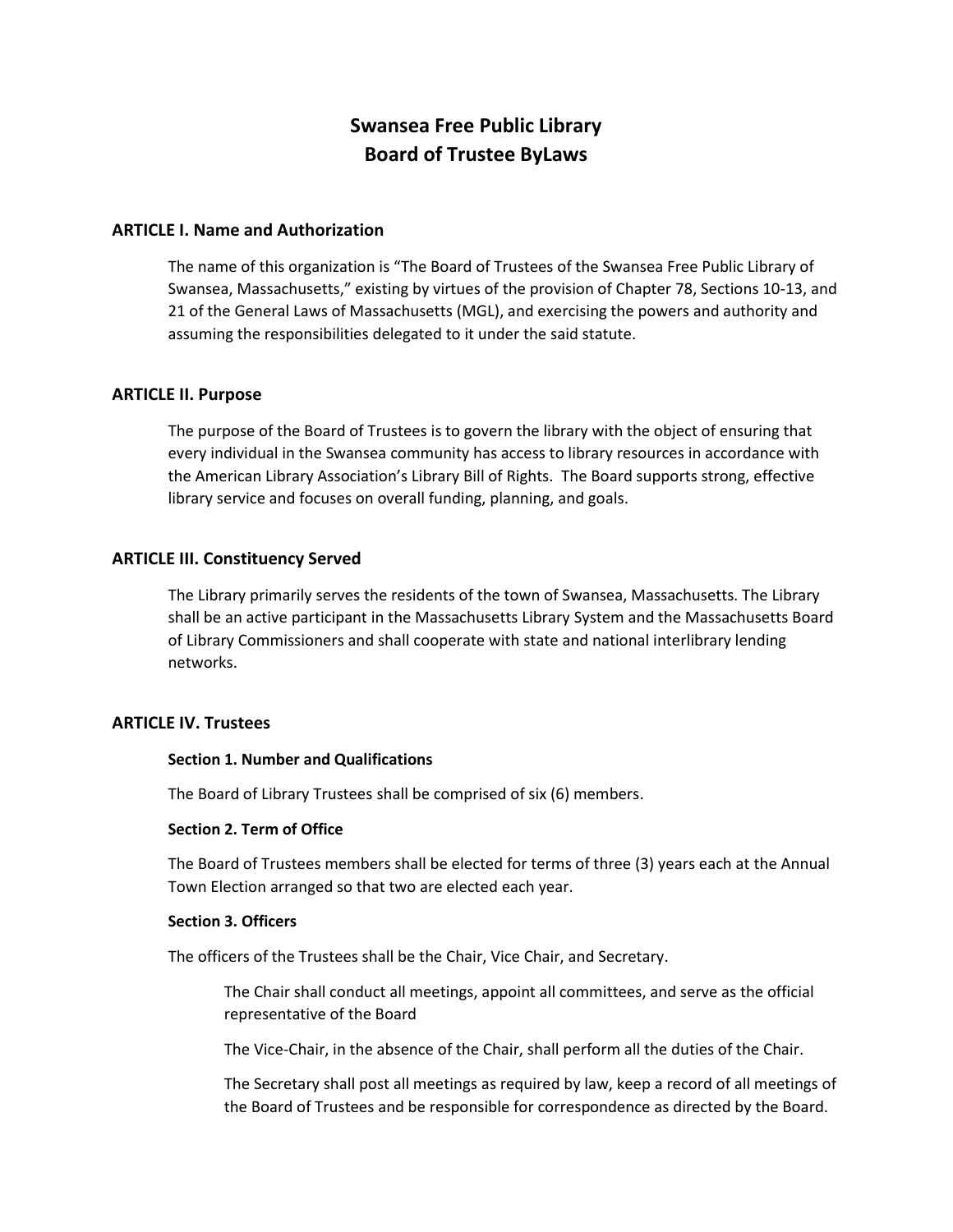The officers of the Trustees shall be elected by the Trustees at the reorganization meeting of the Board following the Annual Town Election. They shall hold office until the next annual reorganization meeting of the Board.

#### **Section 4. Committees**

The Board may organize standing and ad hoc committees for the study and investigation of special issues or for specific tasks. An ad hoc committee is terminated when its purpose is complete. An ad hoc committee need not be limited to Trustees and can include library staff, other town employees, town residents, or others whose contributions are considered valuable. Every standing or ad hoc committee shall report to the Board of Trustees at each Board meeting. An ad hoc committee shall submit a final report when its purpose is completed.

#### **Section 5. Resignations**

Any member may resign by written notice filed with the Town Clerk/Board of Selectman of the Town of Swansea, and with the Chairman of the Board of Trustees.

# **Section 6. Vacancies**

In the event of a vacancy or vacancies on the Board of Trustees prior to the end of the individual(s) term(s) of office, the Trustees shall recommend to the Board of Selectmen the names of acceptable replacements within thirty (30) days. The Trustees may suggest a single name or multiple names as they deem fit. Appointments shall be made by the Board of Selectmen upon the recommendation of the Board of Library Trustees. Such appointments shall be valid until the next town election when any remaining portion of term of office shall be filled through election.

# **ARTICLE V. Meetings**

# **Section 1. Meetings**

The Board of Trustees shall hold regular monthly meetings at the Swansea Library or at a place designated at the preceding meeting. The first meeting after the town election shall be the reorganization meeting with the election of officers.

# **Section 2. Agenda**

The agenda for meetings will be developed by the Library Director and Board Chair and posted on official town form at Town Hall.

# **Section 3. Open Meeting Law**

All meetings of the Trustees will be subject to the Commonwealth's Open Meeting Law, G.L.C. 30A, Sections 18 – 25. In particular: all meetings shall be open to the public unless held in executive session in accordance with the Law; notice of all meetings shall be filed with the Town Clerk, and posted at least 48 hours prior to the scheduled meeting. Notice of the meeting shall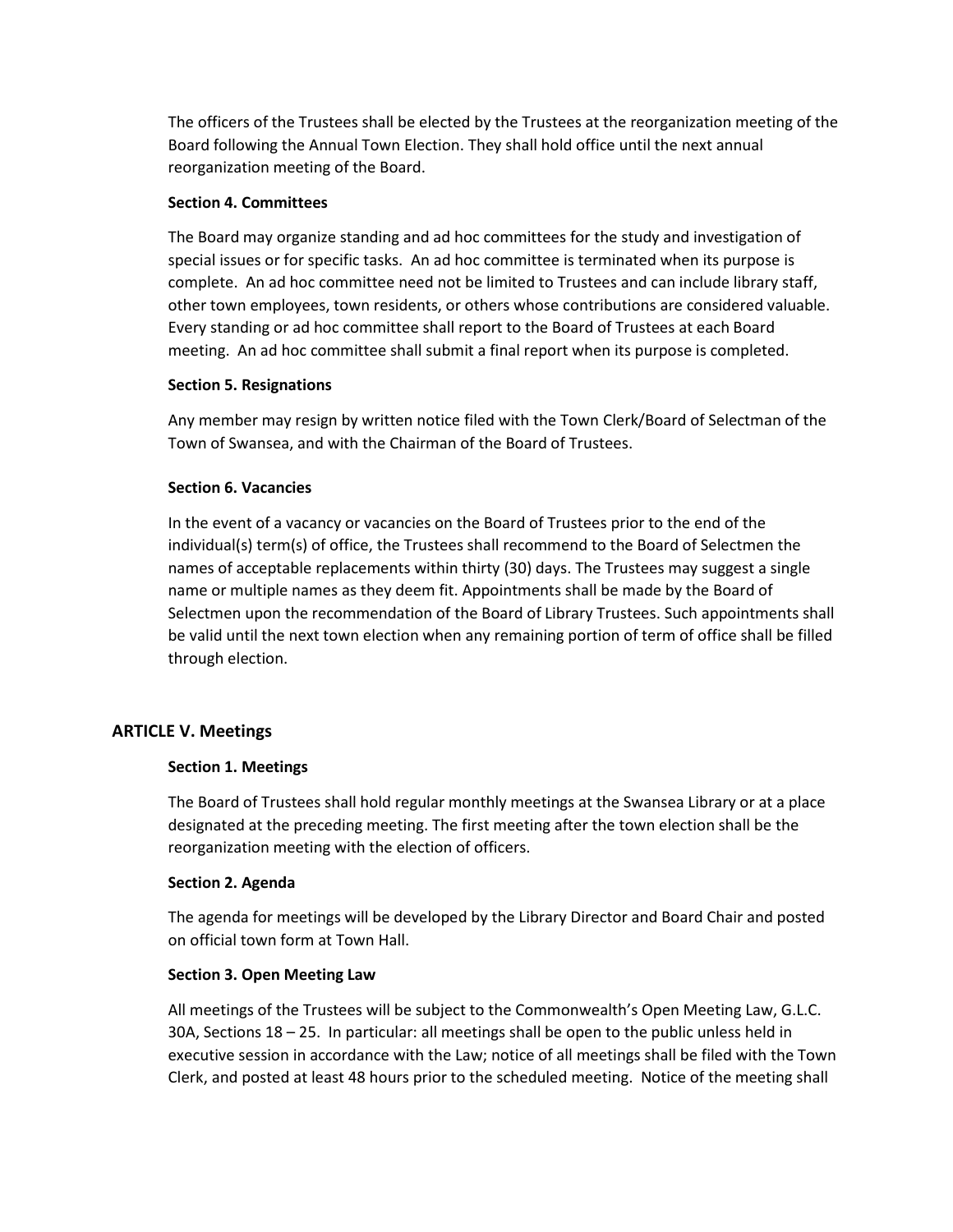include an agenda and all records and/or minutes of the meetings shall be available for public inspection.

# **Section 4. Quorum**

Four (4) Trustees must be attendance to have a quorum for business to be transacted.

# **Section 5. Attendance**

Any member who misses four consecutive meetings will receive a letter from the Chair reminding the member that regular attendance is a responsibility of all Trustees and that those unable to attend regularly should consider resigning from the Board. Copies of those letters shall be included in the Board's minutes. In the event of illness or other extenuating circumstance, exceptions to this provision may be made by formal vote of the Board.

# **Section 6. Special Meetings**

Special meetings of the Trustees may be called by the Chair or upon written request of two board members, for the transaction of business as stated in the meeting request. Notice stating the time and place of any special meeting and the purpose for which called shall be posted as required by the Commonwealth's Open Meeting Law and given to each member of the Trustees at least two days in advance of the meeting.

# **ARTICLE VI. Duties of Trustees**

# **Section 1. Management, Responsibilities, and Powers**

- 1. The Board of Library Trustees shall have authority and responsibility for the general management, control, and direction of the Swansea Free Public Library.
- 2. As provided by MGL, Chapter 78, Section 11, the Board shall have the custody and management of the library. All money raised or appropriated by the town for its support and maintenance shall be expended by the board, and all money or property which the town may receive by gift or bequest for said library shall be administered by the Board in accordance with the provisions of such gift or bequest.
- 3. The Board of Trustees shall accept legacies, bequests, donations, gifts, or grants to the Swansea Free Public Library for the use and benefit of the Library.
- 4. Advise in the preparation of the budget, approve the budget, and support it through the Town Administrator, Board of Selectman, and Finance Advisory Board.
- 5. Attend meetings with municipal finance and administrative boards.
- 6. Speak and act as an advocate for libraries in the community and maintain vital public relations.
- 7. Study and support legislation which will bring about the greatest good to the greatest number of libraries.
- 8. The Board of Trustees is responsible for setting and adopting written polices, rules and regulations to govern the operation and programs of the library, including policies relative to personnel and services and programs in response to the needs and expressed wishes of the community, and particularly including a written policy for the selection of library materials and